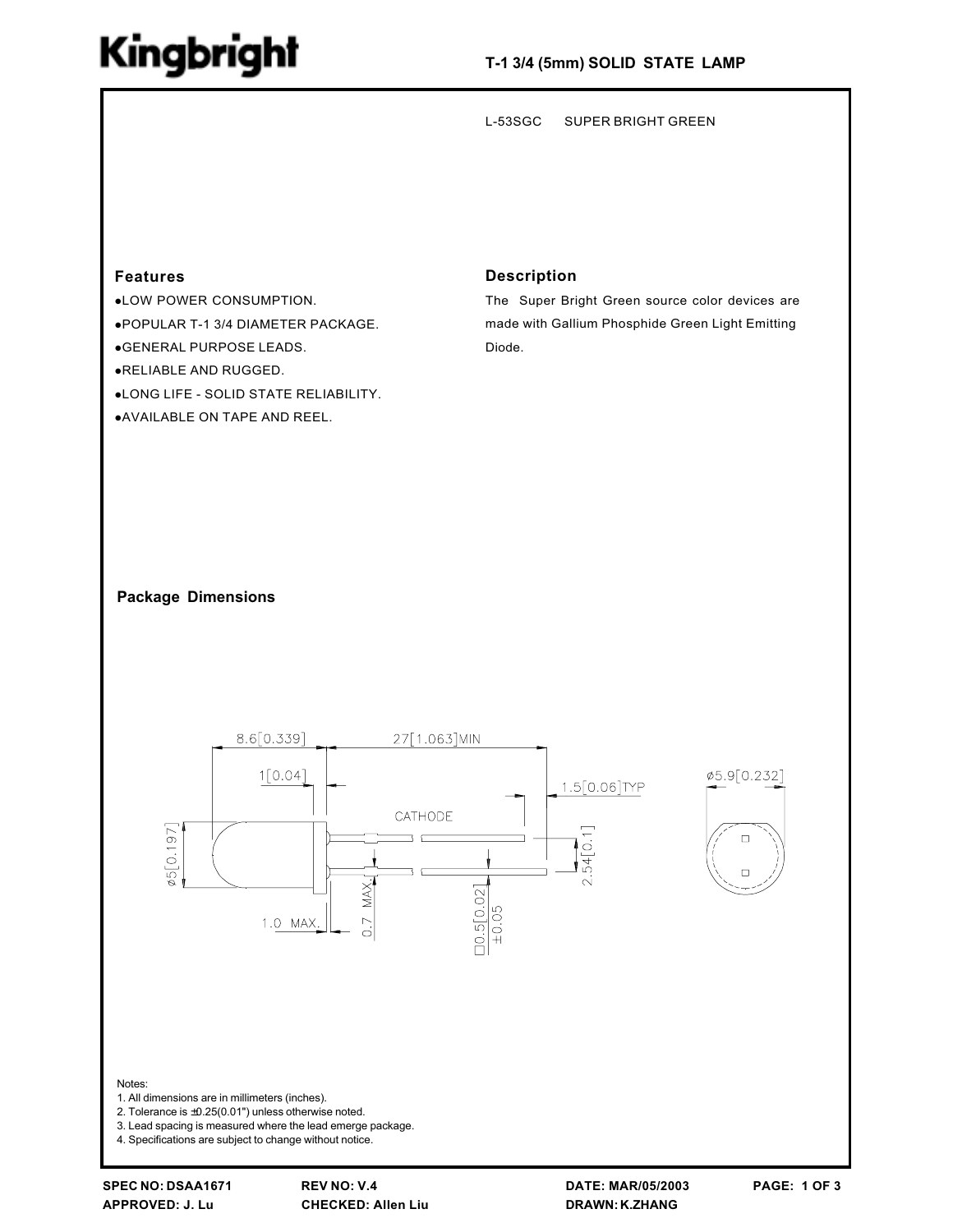# Kingbright

| <b>Selection Guide</b> |                         |                    |                                          |      |                  |  |  |  |  |
|------------------------|-------------------------|--------------------|------------------------------------------|------|------------------|--|--|--|--|
| Part No.               | <b>Dice</b>             | Lens Type          | $\mathsf{I} \mathsf{v}$ (mcd)<br>@ 20 mA |      | Viewing<br>Angle |  |  |  |  |
|                        |                         |                    | Min.                                     | Typ. | 201/2            |  |  |  |  |
| $L-53SGC$              | SUPER BRIGHT GREEN(GaP) | <b>WATER CLEAR</b> | 70                                       | 200  | $30^{\circ}$     |  |  |  |  |

Note:

1. 01/2 is the angle from optical centerline where the luminous intensity is 1/2 the optical centerline value.

### Electrical / Optical Characteristics at TA=25°C

| Symbol               | Parameter                | <b>Device</b>      | Typ. | Max. | <b>Units</b> | <b>Test Conditions</b>  |
|----------------------|--------------------------|--------------------|------|------|--------------|-------------------------|
| $λ$ peak             | Peak Wavelength          | Super Bright Green | 565  |      | nm           | $I_F = 20mA$            |
| $\lambda$ D          | Dominate Wavelength      | Super Bright Green | 568  |      | nm           | $I_F = 20mA$            |
| $\Delta \lambda$ 1/2 | Spectral Line Half-width | Super Bright Green | 30   |      | nm           | $I_F = 20mA$            |
| C                    | Capacitance              | Super Bright Green | 15   |      | pF           | $V_F = 0V$ : $f = 1MHz$ |
| <b>VF</b>            | Forward Voltage          | Super Bright Green | 2.2  | 2.5  | V            | $I_F = 20mA$            |
| İв.                  | Reverse Current          | Super Bright Green |      | 10   | uA           | $V_R = 5V$              |

### Absolute Maximum Ratings at T<sub>A</sub>=25°C

| Parameter                     | <b>Super Bright Green</b>            | <b>Units</b> |
|-------------------------------|--------------------------------------|--------------|
| Power dissipation             | 105                                  | mW           |
| DC Forward Current            | 25                                   | mA           |
| Peak Forward Current [1]      | 140                                  | mA           |
| Reverse Voltage               | 5                                    | v            |
| Operating/Storage Temperature | -40 $^{\circ}$ C To +85 $^{\circ}$ C |              |
| Lead Solder Temperature [2]   | 260°C For 5 Seconds                  |              |

Notes:

1. 1/10 Duty Cycle, 0.1ms Pulse Width.

2. 2mm below package base.